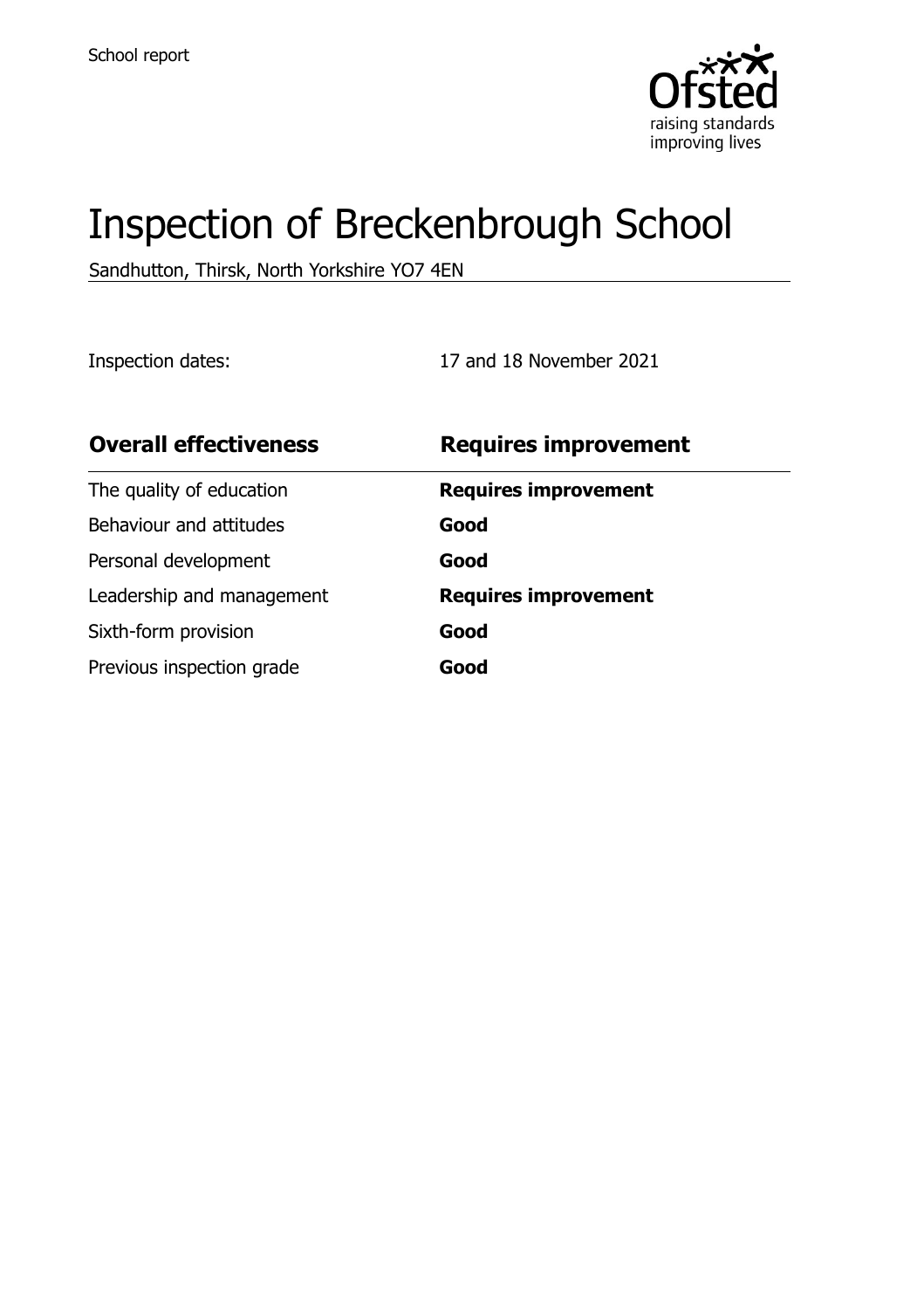

## **What is it like to attend this school?**

Pupils and parents are overwhelmingly positive about the support and care that the school provides. They especially praise the way that pupils are treated as individuals. One parent echoed the positive views of all who completed the survey, commenting: 'There are not enough superlatives to describe the brilliance of Breckenbrough and how much of a difference the staff and the ethos of the school have made.'

Leaders go the extra mile to make sure pupils' day-to-day experiences of school are as stress-free as possible. However, their academic expectations of pupils are not always high enough. In some classes, pupils do not always have the prior knowledge they need to complete tasks. This includes comprehending what they read.

The school's extensive grounds provide peaceful spaces for pupils to reflect as well as to socialise. Pupils benefit from the time staff take to talk with them, explaining how the world works and how to manage situations that cause them anxiety. The safe and nurturing environment helps pupils to behave well. Bullying is very rare. If pupils say or do anything unkind, staff make sure that pupils understand the impact on others.

#### **What does the school do well and what does it need to do better?**

Leaders, teachers, and staff are highly focused on developing pupils' life skills and resilience. Since the previous inspection, leaders have improved some areas of the school. For example, pupils' attendance has risen. The range and number of key stage 4 qualifications that pupils take has improved. However, recent improvements to the curriculum, teaching and assessment are not bedded in. The quality of education is not strong. Governors do not place enough emphasis on the quality of the curriculum in the checks they undertake. They provide support for school leaders but have not challenged them sufficiently about the quality of education in the school.

The reading curriculum is not well developed. In primary, pupils do not gain the knowledge that they need to make sense of what they read. This includes vocabulary knowledge and knowledge about how writers make descriptions come to life. This means that some pupils struggle with the more complex texts that they read in key stage 3. In addition, leaders have not developed reading for pleasure and independent reading across the school well enough.

Senior leaders have worked with subject leaders to strengthen their skills in developing the curriculum, teaching, and assessment in the subjects they manage. Some subject leaders have become more adept in this aspect of their role. For example, the history subject leader has introduced new approaches for teaching the Russian Revolution. However, in some subjects, leaders have not developed teaching methods well. This means that pupils do not gain and remember important subjectspecific knowledge.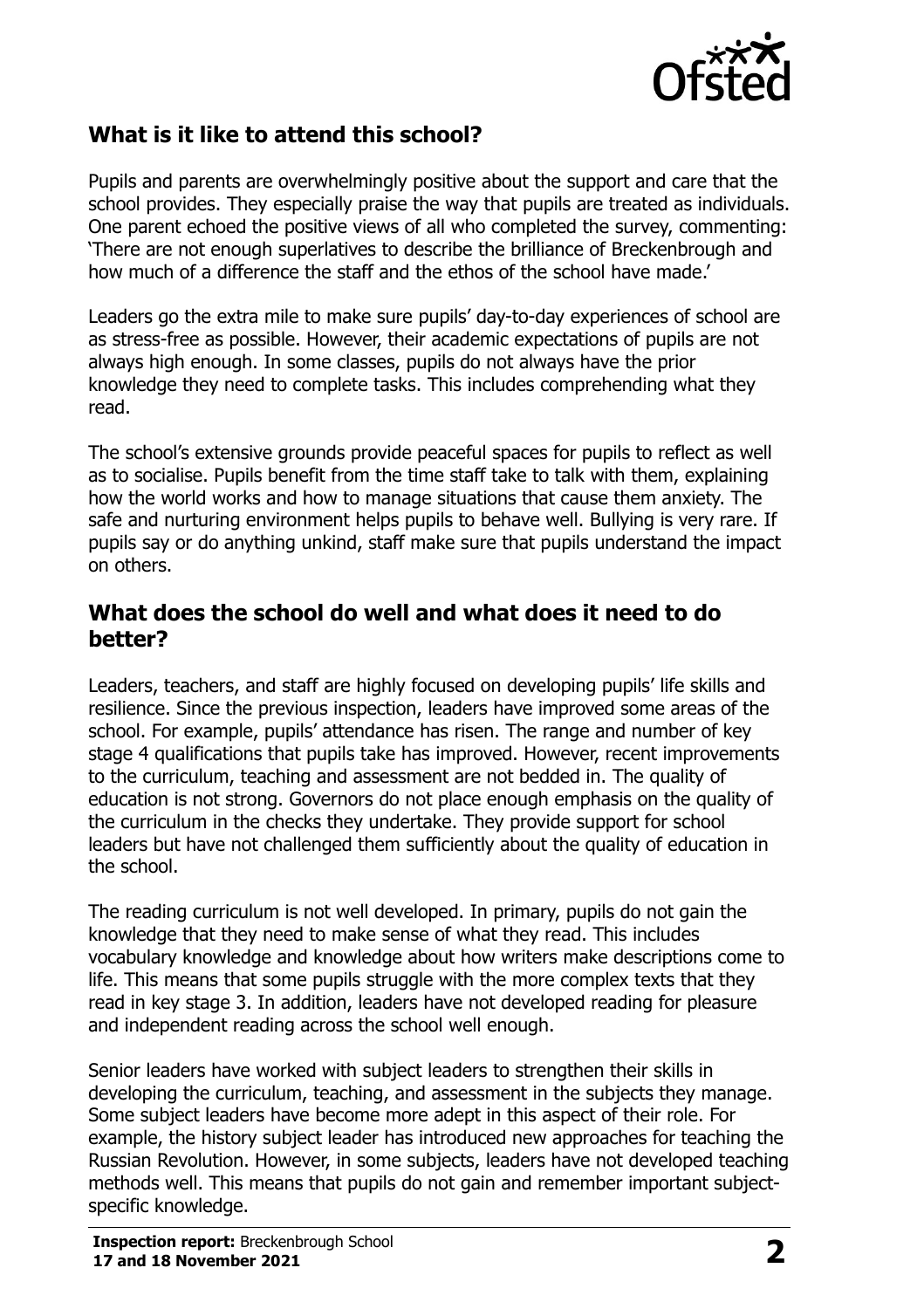

The curriculum and teaching in the sixth form are stronger than in primary, and key stages 3 and 4. Sixth-form students benefit from the subject knowledge and scholarship that their teachers have. Teachers provide students with individual guidance and feedback. Teachers check that students can apply the concepts that they have explained to them. Students achieve highly in the subjects they study in the sixth form. This helps them to move on to their next steps.

The outreach team assist older pupils well in attending college courses. They also make sure that any work experience runs smoothly. This includes accompanying pupils to meet employers. There is a separate programme in place for older pupils. This programme focuses on knowledge and skills for independent living. Pupils find individual careers advice helpful.

Pupils receive a wide range of extra help, such as occupational therapy. Leaders with responsibility for special educational needs and/or disabilities monitor the impact of this extra help. In some subjects, the curriculum has been adapted to better meet pupils' needs, but this has not always worked well. These changes have led to curriculum content in some subjects becoming too unambitious. Whole-school approaches to support pupils who struggle with communication are not fully in place.

Pupils' behaviour has improved. The number of serious behaviour incidents has reduced. Leaders provide pupils who struggle to manage their behaviour with a raft of support to help them to do so. Staff take time to explain how pupils' behaviour affects others around them. The culture of tolerance and forgiveness helps pupils to develop positive attitudes to others. To meet pupils' individual behavioural and emotional needs, leaders have assigned a key worker and mentor to work with the pupils. Mentors and key workers also promote pupils' spiritual, moral, social, and cultural education.

Personal development is strong. The school provides effective individual guidance and support for pupils. This helps pupils in key stages 3 and 4 to stay on track and transition to post-16 education or training.

All pupils take part in a wide range of outdoor education activities, such as rock climbing, canoeing, and caving. Outdoor education leaders ensure that activities develop pupils' confidence, determination, and ability to work with others. The personal development curriculum enables pupils to learn about how to have healthy relationships. This includes exploring consent and sexual harassment.

#### **Safeguarding**

The arrangements for safeguarding are effective.

The designated safeguarding lead has a very well-developed knowledge of the specific risks that relate to pupils in the school. He has rightly identified that most pupils are vulnerable to being groomed online. The school has sensibly invested in additional training on online safety for staff. Key workers assigned to pupils play a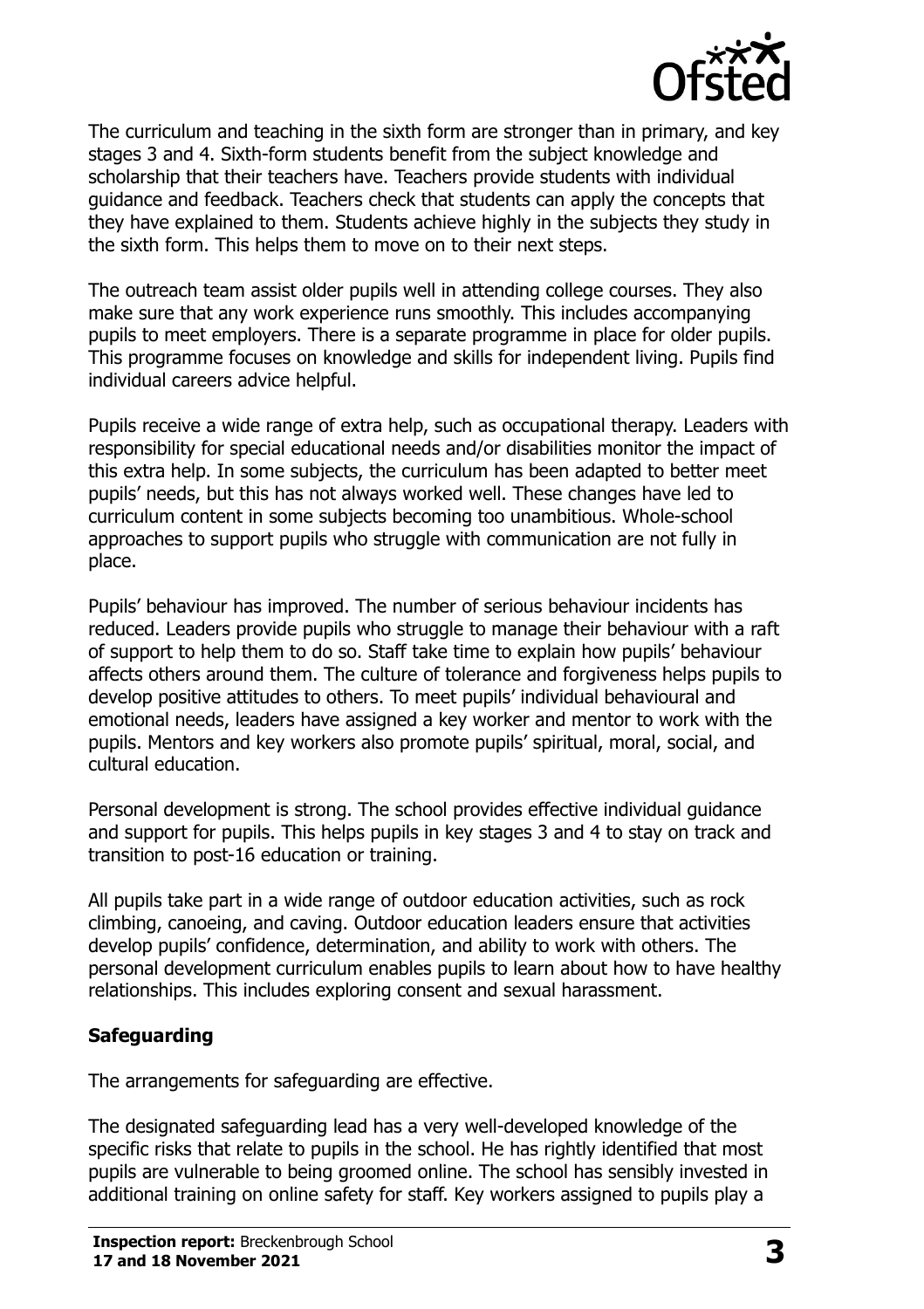

crucial role in keeping pupils safe. They take time to explain to pupils about the risks they may face.

The designated safeguarding lead knows each pupil very well. Staff keep careful records when concerns are raised. Designated leaders ensure that pupils that they refer to local welfare services receive the help they need.

## **What does the school need to do to improve?**

#### **(Information for the school and appropriate authority)**

- The teaching of reading in the primary phase does not enable pupils to develop their reading knowledge and skills well enough. This means that pupils struggle to read and interpret the whole literary texts that are included in the key stage 3 English curriculum. The reading curriculum in primary needs to develop so that it enables pupils to gain the knowledge they need to read texts fluently and with understanding. It should also better promote reading independently and for pleasure.
- In some subjects, teaching does not consistently enable pupils to learn the taught curriculum. Senior leaders need to make sure that subject leaders have sufficient expertise in subject-specific teaching methods and how best to implement them. Subject leaders need to work more closely with the subject teachers they manage so that they fully understand agreed approaches. They should also check that they are being implemented consistently.
- Leaders have adjusted the curriculum to support pupils' specific needs. In doing so, they have lessened their expectations of what pupils should learn and remember. As a result, pupils do not achieve as well as they could. Leaders responsible for pupils who have special educational needs and/or disabilities should work more closely with subject leaders. Together, they should focus on adapting teaching approaches, so that they are suitable, rather than changing the content of the curriculum. They should also make sure that agreed whole-school approaches to developing communication are implemented.
- There is not sufficient educational expertise on the governing body. This means that despite the governing bodies best efforts, they have not got a deep enough understanding of the strengths and weakness in the quality of education. Governors should develop further expertise to enable them to effectively hold school leaders to account for the quality of education in the school.

## **How can I feed back my views?**

You can use [Ofsted Parent View](http://parentview.ofsted.gov.uk/) to give Ofsted your opinion on your child's school, or to find out what other parents and carers think. We use information from Ofsted Parent View when deciding which schools to inspect, when to inspect them and as part of their inspection.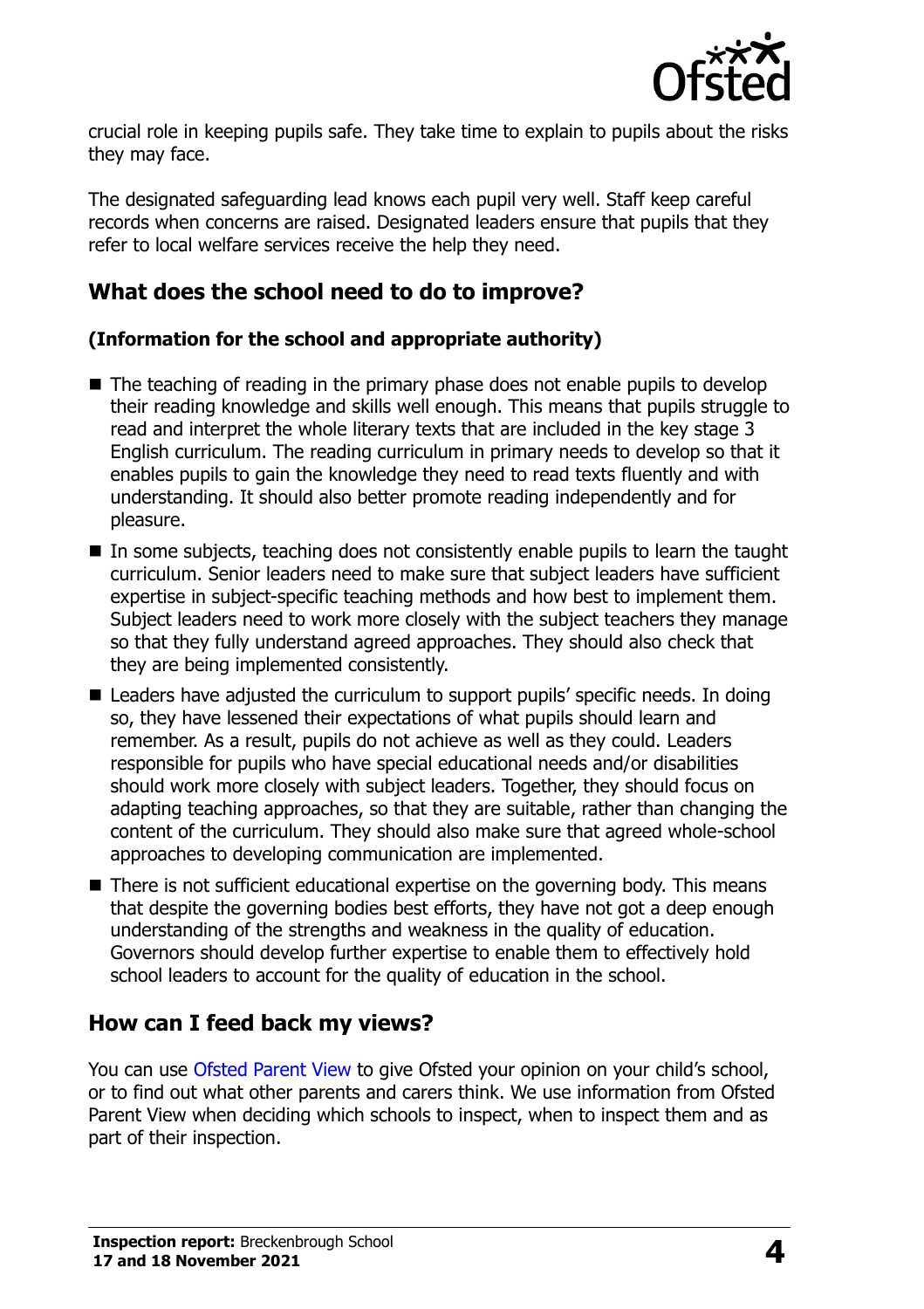

The Department for Education has further quidance on how to complain about a school.

If you are the school and you are not happy with the inspection or the report, you can [complain to Ofsted.](http://www.gov.uk/complain-ofsted-report)

## **Further information**

You can search for [published performance information](http://www.compare-school-performance.service.gov.uk/) about the school.

In the report, '[disadvantaged pupils](http://www.gov.uk/guidance/pupil-premium-information-for-schools-and-alternative-provision-settings)' refers to those pupils who attract government pupil premium funding: pupils claiming free school meals at any point in the last six years and pupils in care or who left care through adoption or another formal route.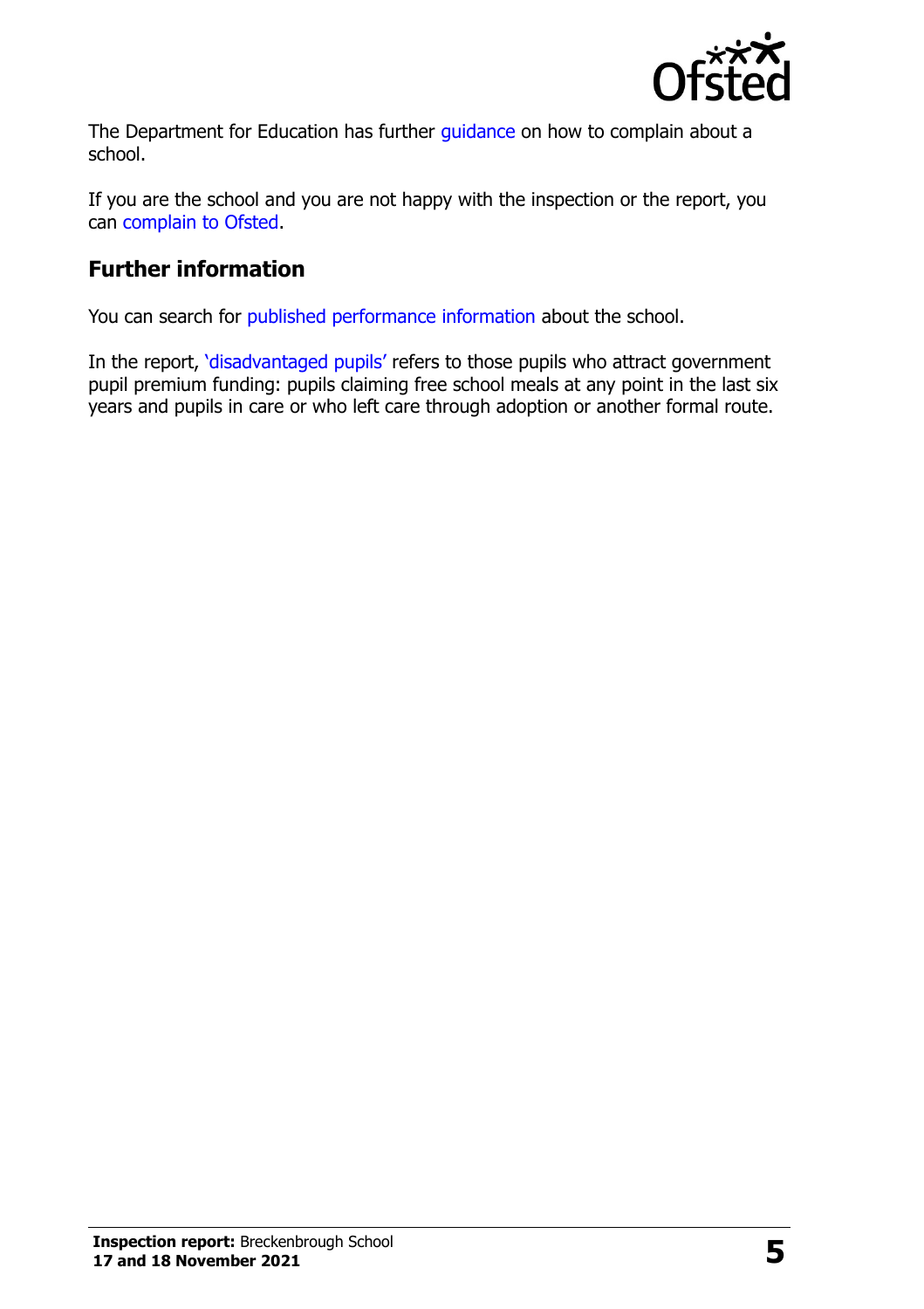

#### **School details**

| Unique reference number                            | 121765                                                             |
|----------------------------------------------------|--------------------------------------------------------------------|
| <b>Local authority</b>                             | North Yorkshire                                                    |
| <b>Inspection number</b>                           | 10200703                                                           |
| <b>Type of school</b>                              | <b>Special</b>                                                     |
| <b>School category</b>                             | Non-maintained special                                             |
| Age range of pupils                                | 9 to 19                                                            |
| <b>Gender of pupils</b>                            | <b>Boys</b>                                                        |
| <b>Gender of pupils in sixth-form</b><br>provision | <b>Boys</b>                                                        |
| Number of pupils on the school roll                | 68                                                                 |
| Of which, number on roll in the<br>sixth form      | 17                                                                 |
| <b>Appropriate authority</b>                       | The governing body                                                 |
| <b>Chair of governing body</b>                     | <b>Alison Clarke</b>                                               |
| <b>Headteacher</b>                                 | Simon Bannister                                                    |
| Website                                            | www.breckenbrough.org.uk                                           |
| Date of previous inspection                        | 19 April 2018, under section 8 of the<br><b>Education Act 2005</b> |

## **Information about this school**

- Breckenbrough is a residential special school which caters for boys with autism spectrum disorder.
- The proportion of disadvantaged pupils known to be eligible for support through the pupil premium is below the national average.
- **Pupils are admitted from any local authority in England. The majority of pupils are** day boys.
- All pupils have education, health and care plans. The school is located on a large site and is a Quaker Charitable Trust.
- The school meets the requirements of the Baker Clause, which requires schools to provide pupils in Years 8 to 13 with information about approved technical education qualifications and apprenticeships.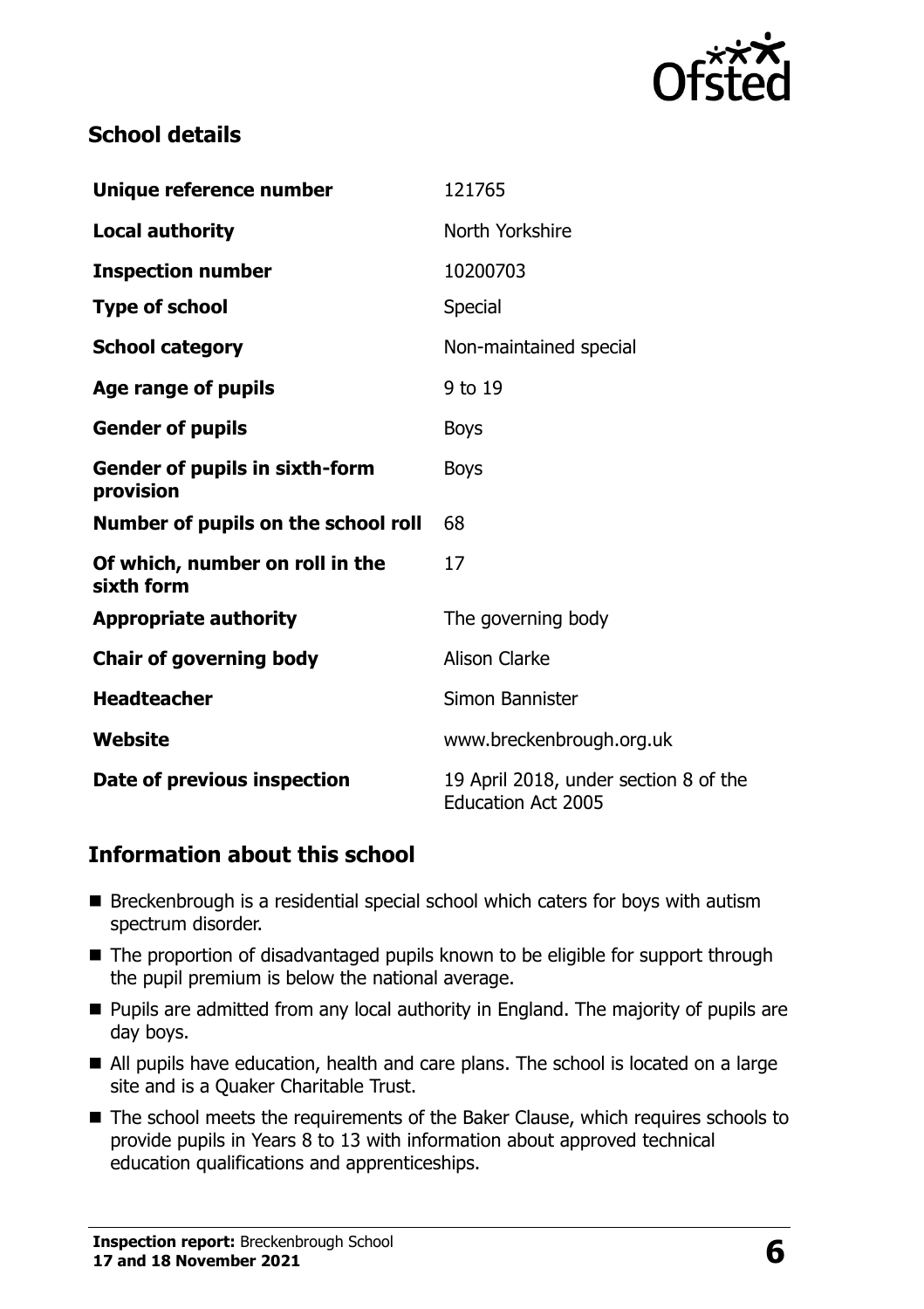

■ The school uses two alternative providers which are registered, York College and Darlington College. They also use Daisy Chain Educational Services for one pupil. This is an unregistered alternative provision.

#### **Information about this inspection**

The inspectors carried out this inspection under section 5 of the Education Act 2005.

- This was the first routine inspection the school received since the COVID-19 pandemic began. Inspectors discussed the impact of the pandemic with school leaders and have taken that into account in their evaluation.
- Meetings were held with the headteacher, senior leaders, the chair of the governing body, the special educational needs coordinator, the careers coordinator, the personal development leaders, and the leader for outreach, together with the leader for social tracking.
- **Inspectors spoke with two groups of pupils and spoke informally with pupils at** breaktimes.
- Meetings were held with two representatives from a local authority that works closely with the school. The inspector made a telephone call to Daisy Chain Educational Services.
- Inspectors carried out deep dives in English, mathematics, art, and history, in both the primary and secondary phases. For each deep dive, the inspectors met with subject leaders, looked at curriculum plans, visited a sample of lessons, spoke to teachers, spoke to some pupils about their learning and looked at samples of pupils' work.
- Inspectors reviewed documentation relating to the school's curriculum, along with the school's own evaluation and its development plans. Inspectors also sampled education, health and care plans for two pupils, as well as internal plans detailing to the individual support the pupils require.
- Inspectors reviewed 26 comments made by parents on free text in Ofsted Parent View, as well as 29 responses to the Ofsted Parent View survey, and considered 40 responses to Ofsted's survey for staff.
- The single central record was checked. An inspector also reviewed records of safeguarding concerns and referrals. A meeting was held with the head of social education, who is also the designated safeguarding lead.

#### **Inspection team**

Sarah Hubbard, lead inspector **Her Majesty's Inspector** 

Gill Booth **Ofsted Inspector**